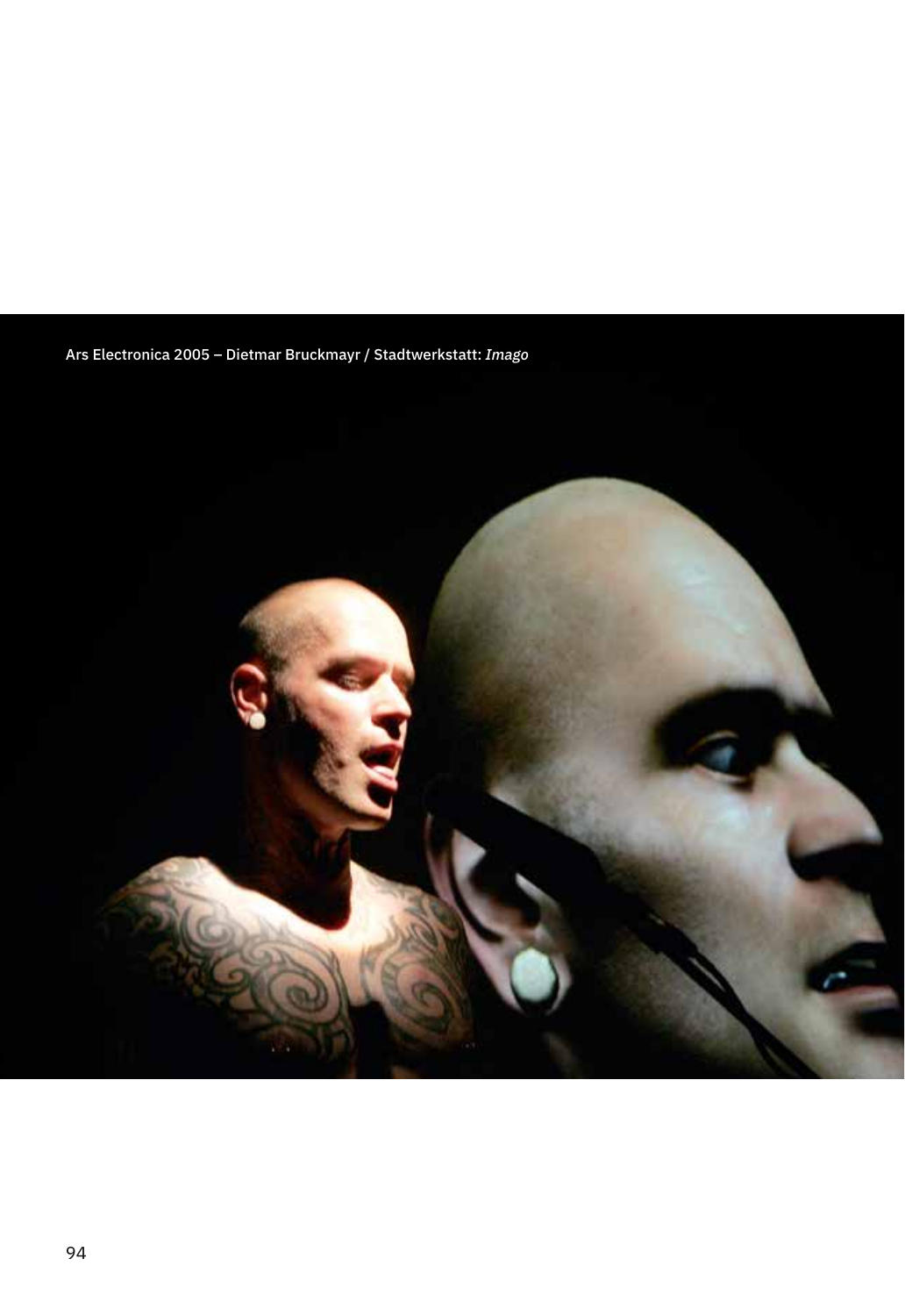## Die (R)evolution der Ameisen *The (R)evolution of Ants*

Jahrtausendelang war der Mensch mit der realen Welt vertraut und hat im Laufe seiner Geschichte versucht, sie und ihre Gegebenheiten kennen zu lernen, was allerdings noch immer nicht bis in die kleinsten Bausteine und deren Zusammenwirken gelungen ist. Jetzt stehen die Erforschung des virtuellen Raumes und der Umgang damit bevor.

Der neue Raum ist im Gegensatz zum realen Raum grenzenlos, nicht sichtbar und haptisch nicht greifbar. "Ein historischer Präzedenzfall für diesen Raum ist der Raum der Phantasie", schreibt der Philosoph Wilhelm Schmid, "auf dessen Umsetzung in den Raum der Technologie das Selbst jedoch nicht vorbereitet ist, zu sehr ist es noch an die natürliche Begrenztheit der Bewegung in wirklichen Räumen gewohnt, begrenzt von Bedingungen des Raumes und der Zeit."

Der Wikipedia-Pionier Jimmy Wales – ausgezeichnet mit der Goldenen Nica für Digital Communities des Prix Ars Electronica 2004 – sieht jeden Bürger als Teil eines evolutionären Prozesses, der "das Potenzial hat, die Welt für immer zu verändern". Die Evolution weist uns den Weg in die Natur. Seit der Kreidezeit zählen die Ameisen zu den erfolgreichsten Lebewesen der Welt. Jede einzelne leistet ihren Beitrag zum Ganzen. Andreas Goebels sieht in seiner Diplomarbeit über Strukturbildung durch koordinierte und evolutionäre Partikelschwärme (Universität Paderborn 2003) in Ameisenkolonien einen Spezialfall von Multiagentensystemen: Eine große Anzahl von Agenten mit geringen Fähigkeiten (Partikel) können in der Gesamtheit als ein System zur Lösung komplexer qualitativer Optimierungsprobleme betrachtet werden. Aus diesem Grund gelten

*For thousands of years we have been acquainted with the real world and, over the course of its history, we have tried to become more familiar with it and the conditions prevailing in it. We have, however, not been entirely successful, at least not down to the smallest components and their interconnections. And now we are faced with the exploration of virtual space and how to deal with it. In contrast to real space, this new space is unlimited, invisible and intangible. "A historic precedent for this space is the space of the imagination", philosopher Wilhelm Schmid writes, "however, the Self is not prepared for transposition to technological space, for it is still too greatly accustomed to the natural limitations of movement in real spaces, limited by the conditions of time and space."* 

*Wikipedia pioneer Jimmy Wales—distinguished with the Golden Nica for Digital Communities at the Prix Ars Electronica in 2004—sees every citizen as part of an evolutionary process which has "the potential to change the world forever". Evolution shows us the way in Nature. Since the Cretaceous period, ants have ranked among the most successful creatures on earth. Each individual ant contributes its part to the whole. Andreas Goebels, in his dissertation on the formation of structures through coordinated and evolutionary particle swarms (University of Paderborn, 2003), sees in ant colonies a special kind of multi-agent system: a large number of agents with low skills (particles) may, in their totality, be viewed as a system for solving complex, qualitative problems of optimisation. For this reason, ants are often cited as an*